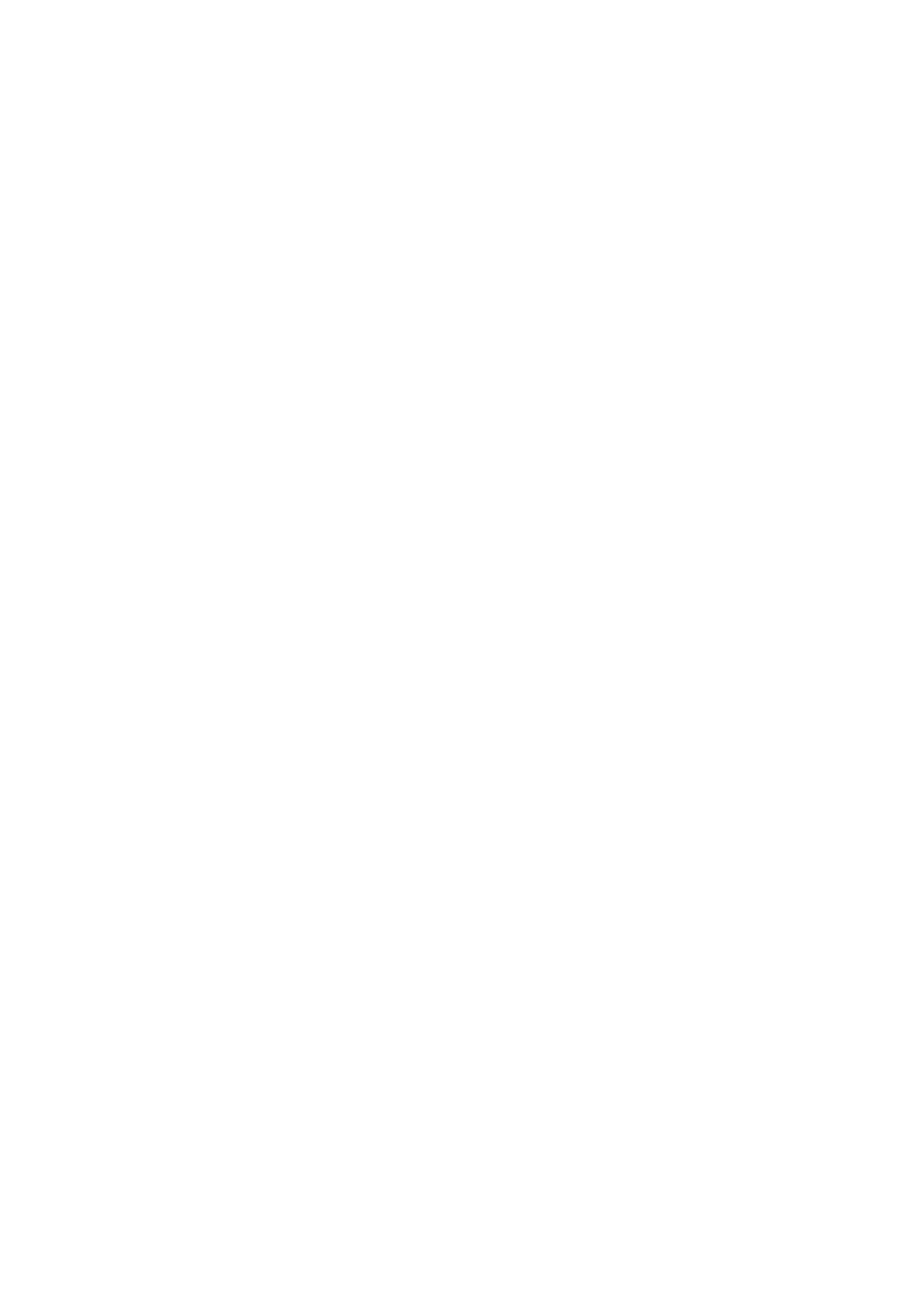

# **StudcoBuildIT**

## **\$PNQMJBODFJOTUBMMBUJPO FY BNQMF TB OEQFSGPSNBODFUFTUJOH**

External sof t ceiling comprising James Hardie bre cement sheet and Studco ceiling system

Acoustic testing of Studco wall system using CSR Gyprock plasterboard

Compliant wall system being installed using Boral plasterboard and Studco metal building system

\$ompliant acoustic ceiling installation in a government building, built from Studco products

Fire-rated walls in Class 4 building, built using Studco HEDAjamb wall system and Knauf plasterboard

Fire testing of load-bearing Studco steel stud wall system lined with Boral plasterboard

Wall designed for extreme acoustic and impact performance, built from Studco steel stud systems and USG Fibrerock lining boards

External Studco Steel Stud System lined with CSR Cemintel bre cement sheet

Information contained within this document supersedes all previous versions and is subject to change without notice.

**8 8 8 8 8**